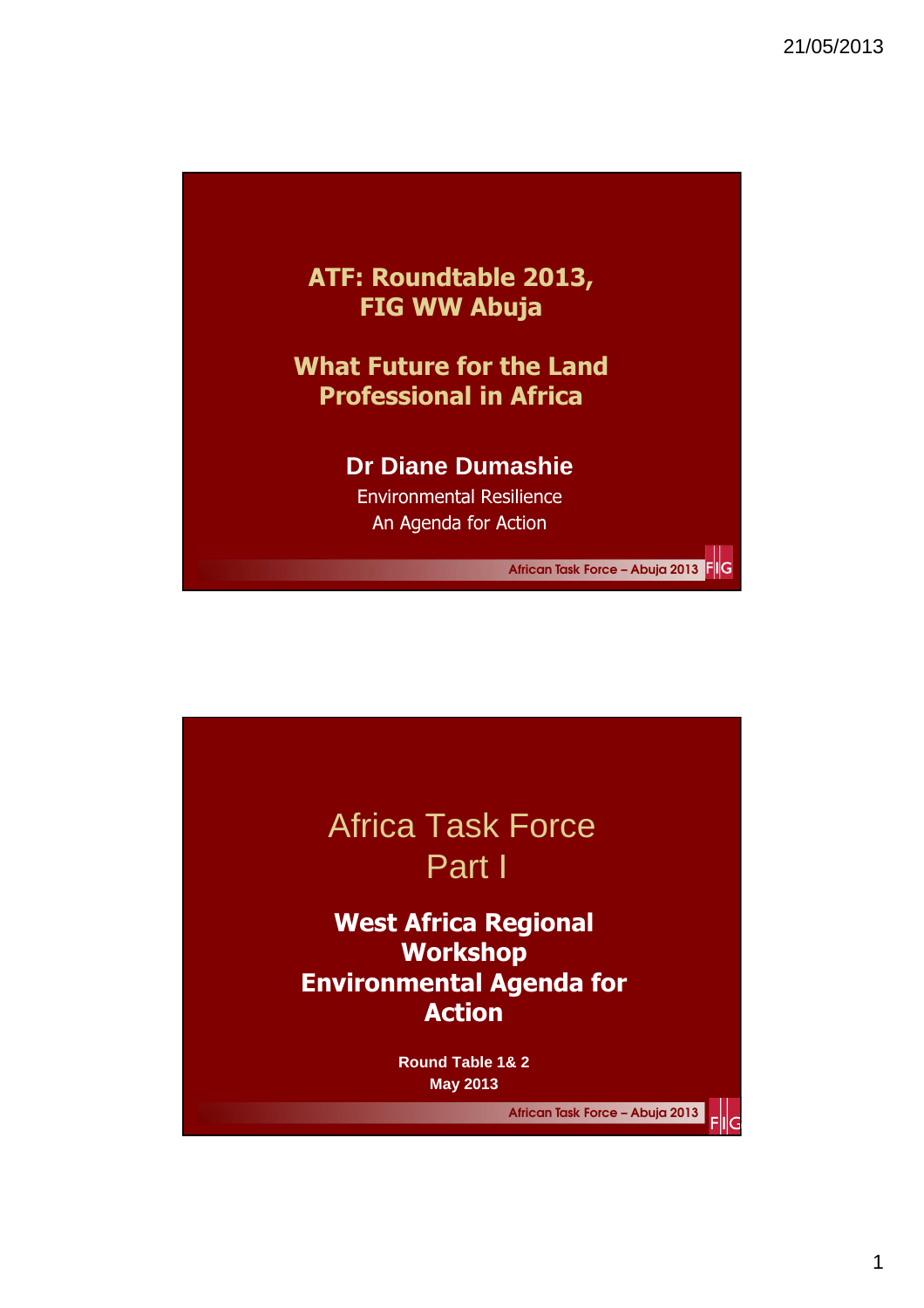

# Our Beginning- 2009



**ATF Recognises: - Flying High, the Big vision & global agenda, but - Keep feet on the Ground** 

• **Supporting: Member Associations and the Individual surveyor in their every day task** 

• **Progress: 3 workshops in AFRICA 2010- 12**

African Task Force – Abuja 2013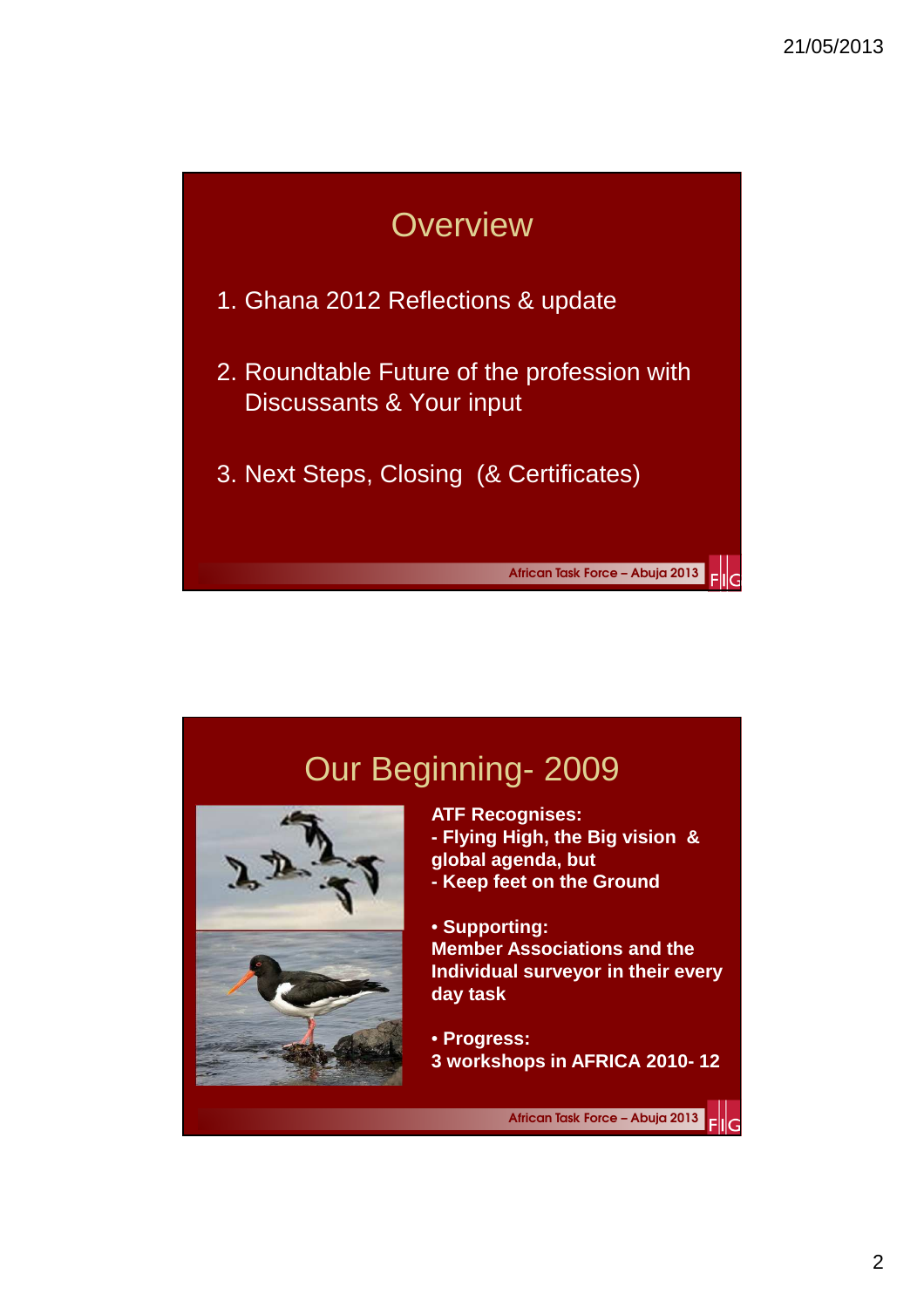

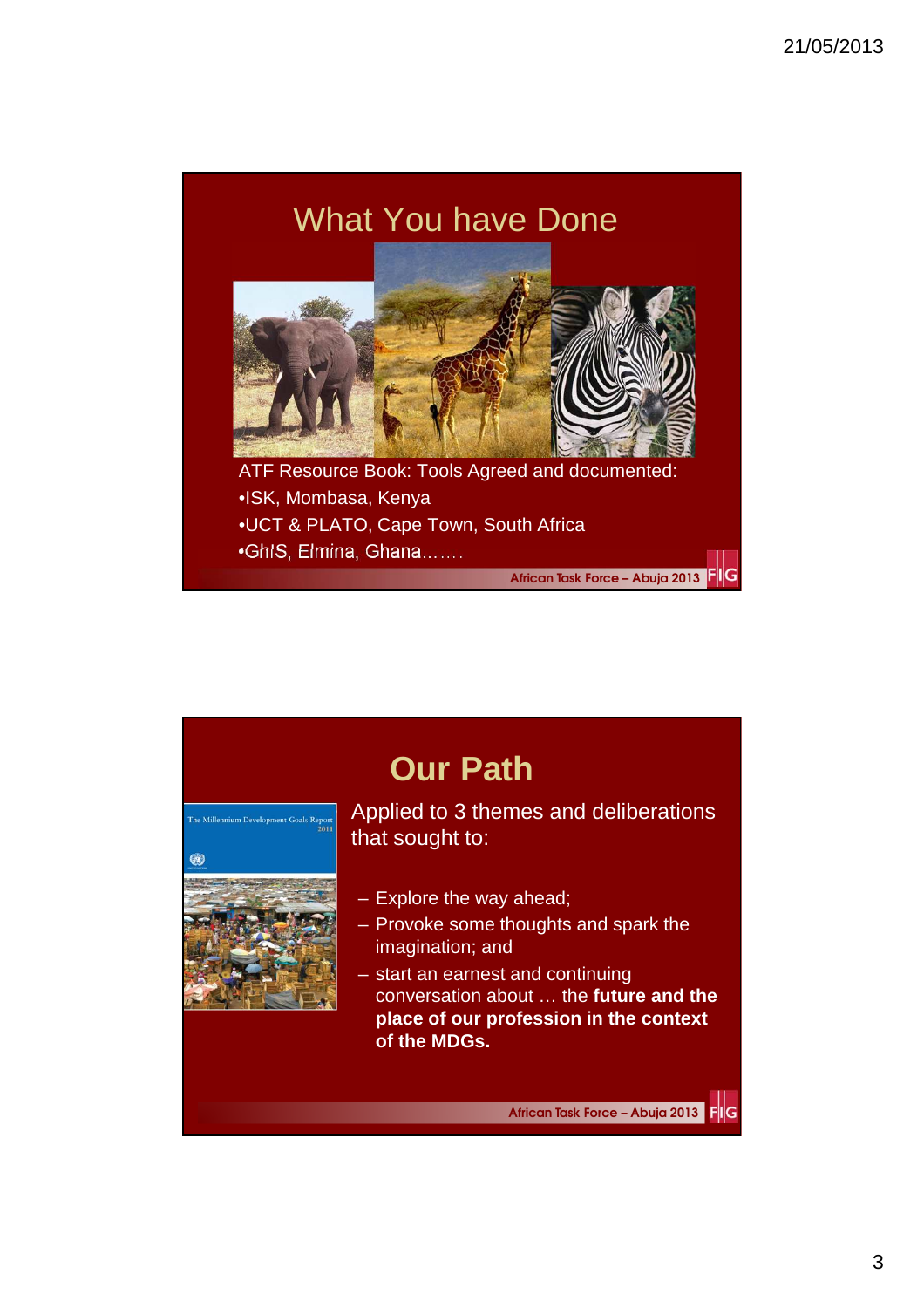## **Futures: A way of Thinking and Preparing**

It is strategic foresight and thinking that:

- Explores what might happen in the future and identifying strategic actions today to prepare **prospective** futures
- Helps to detect what is **possible,** but importantly to recognise what is **desirable**
- Is not clouded by immediate problems and concerns, and often facilitates **innovative** new ideas/ novel solutions
- Uses **Scenario techniques** that are compelling pictures of alternative possible futures

African Task Force – Abuja 2013 FIG

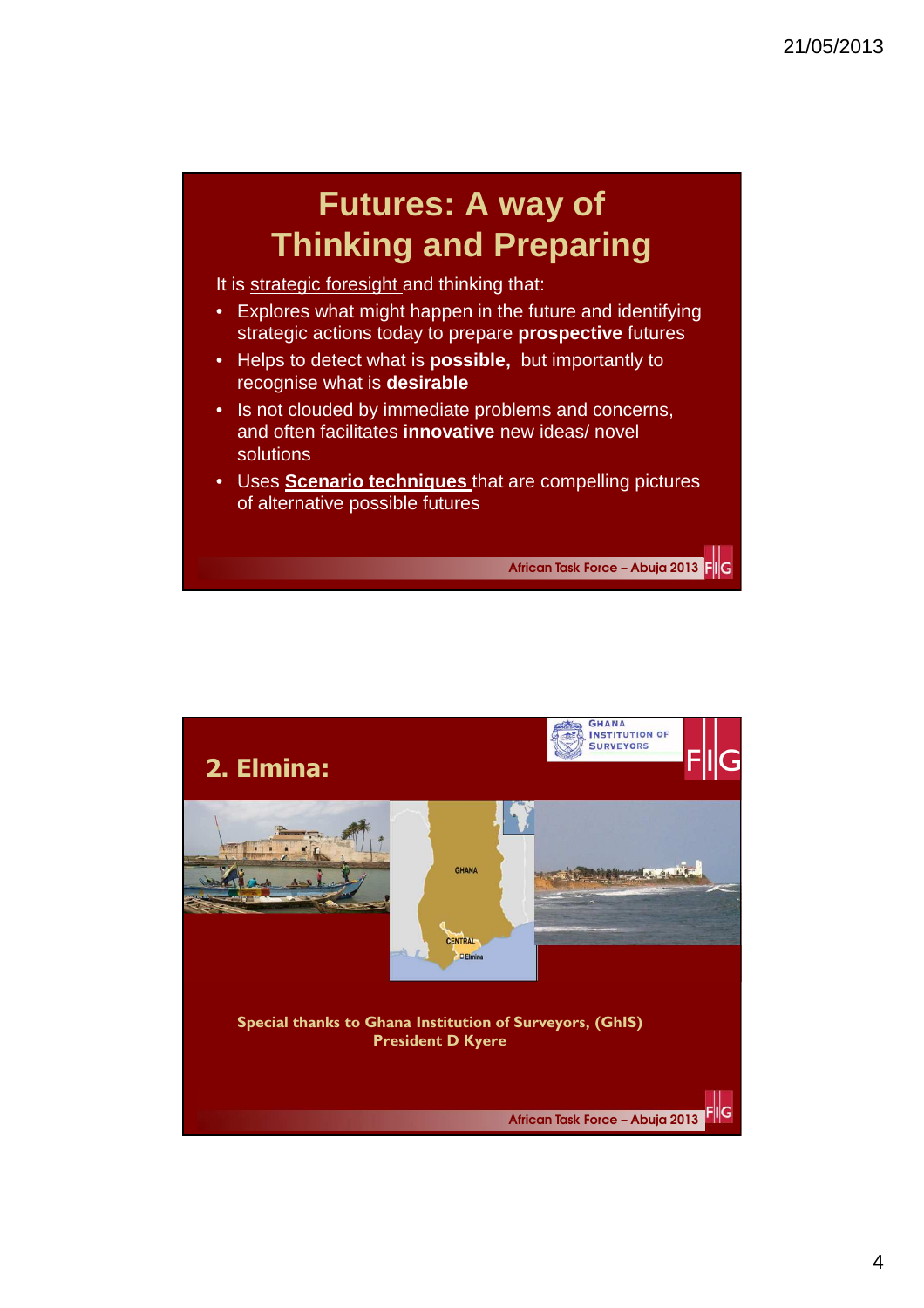## **What we did**



- Environmental Degradation; Our task was to explore the future…
- This means scanning the horizon...
- To see if the dynamics that have brought us where we are over the last 20 years will remain valid for the next 20 years

…Strategic Foresight

African Task Force – Abuja 2013

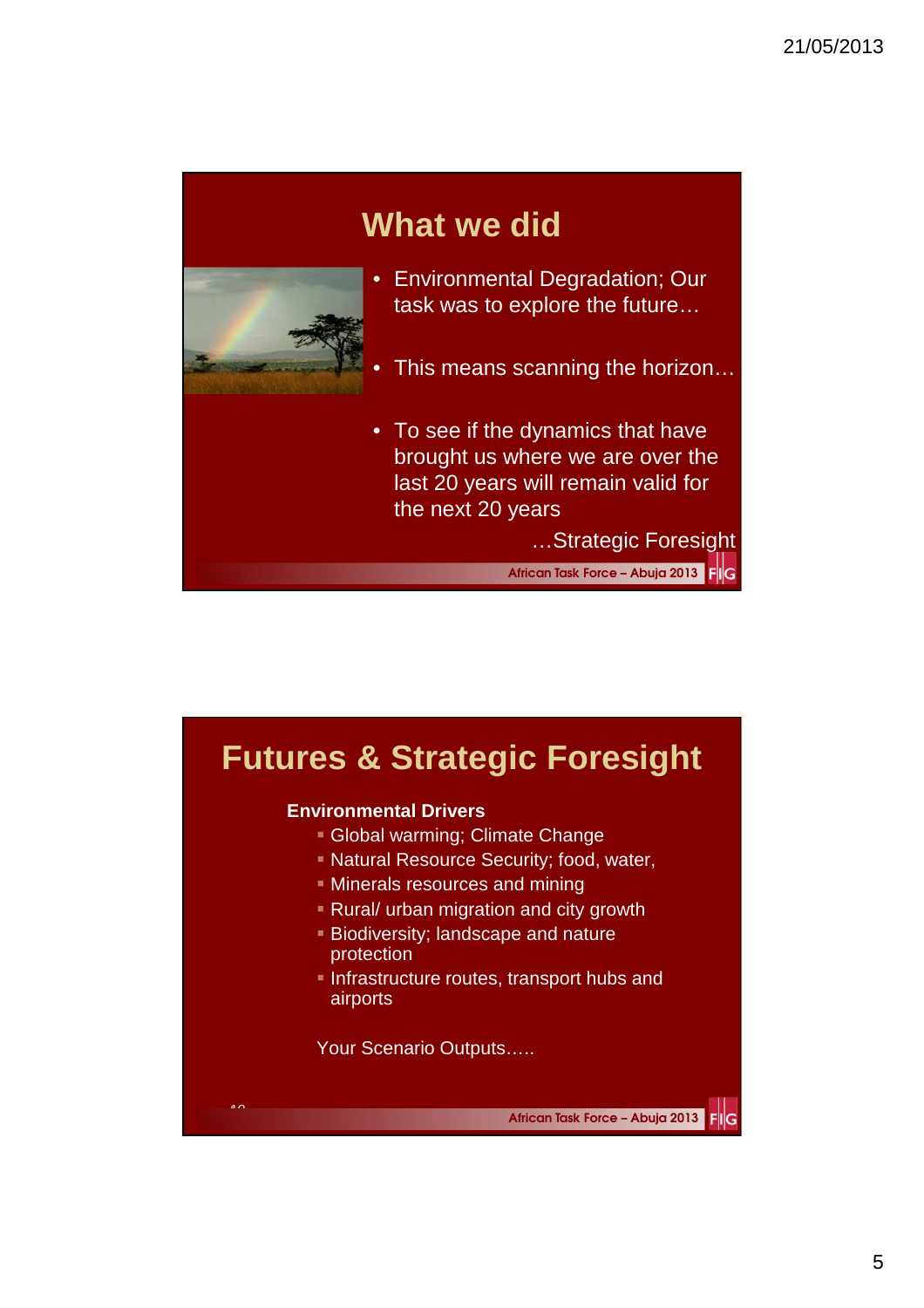

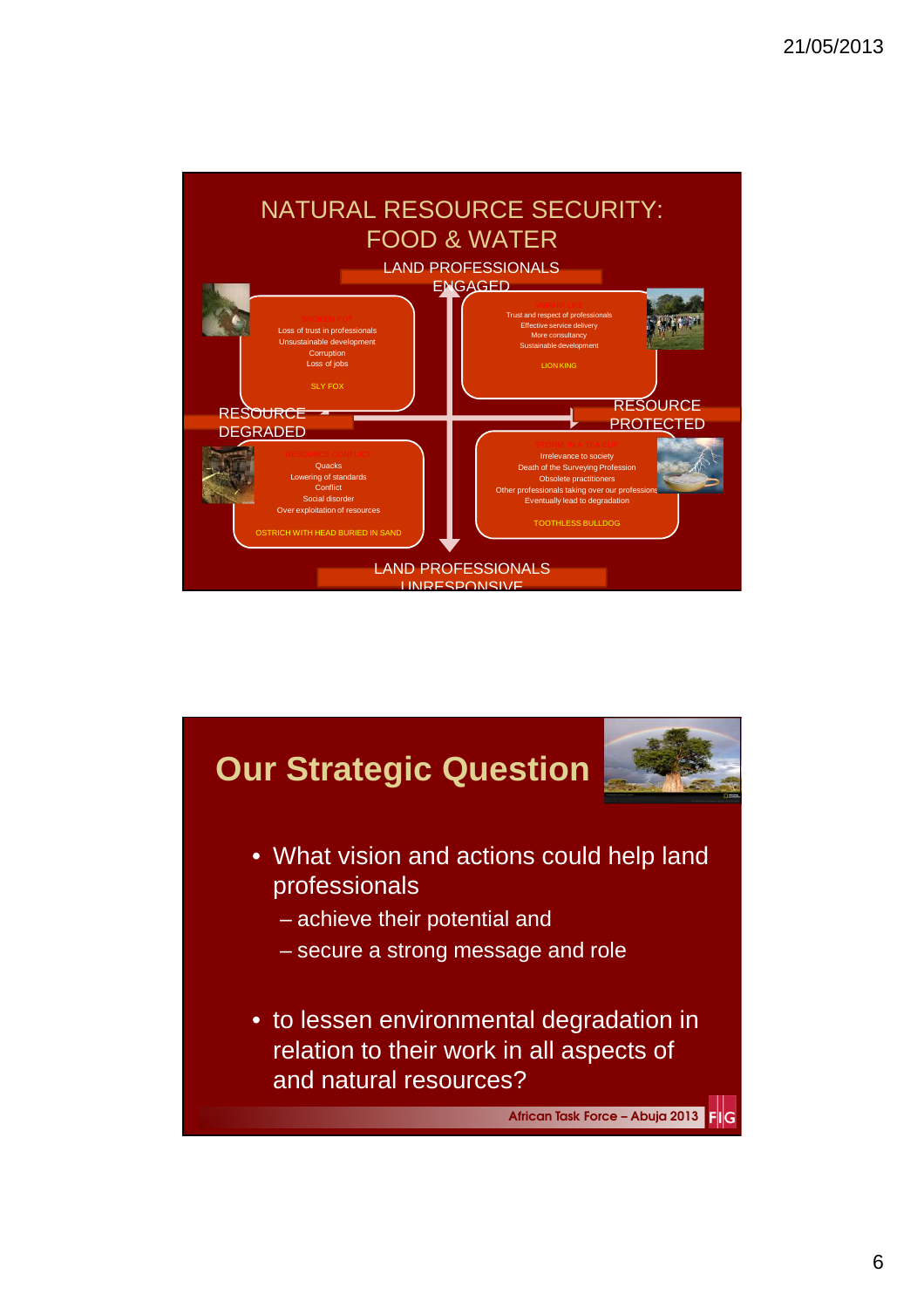#### Preferred Future Scenarios African Task Force – Abuja 2013 FIG Peace & **Balanced** Steady at the helm **Well Designed** Sustained & **Resilient Nourishment** for All Good as **Gold**

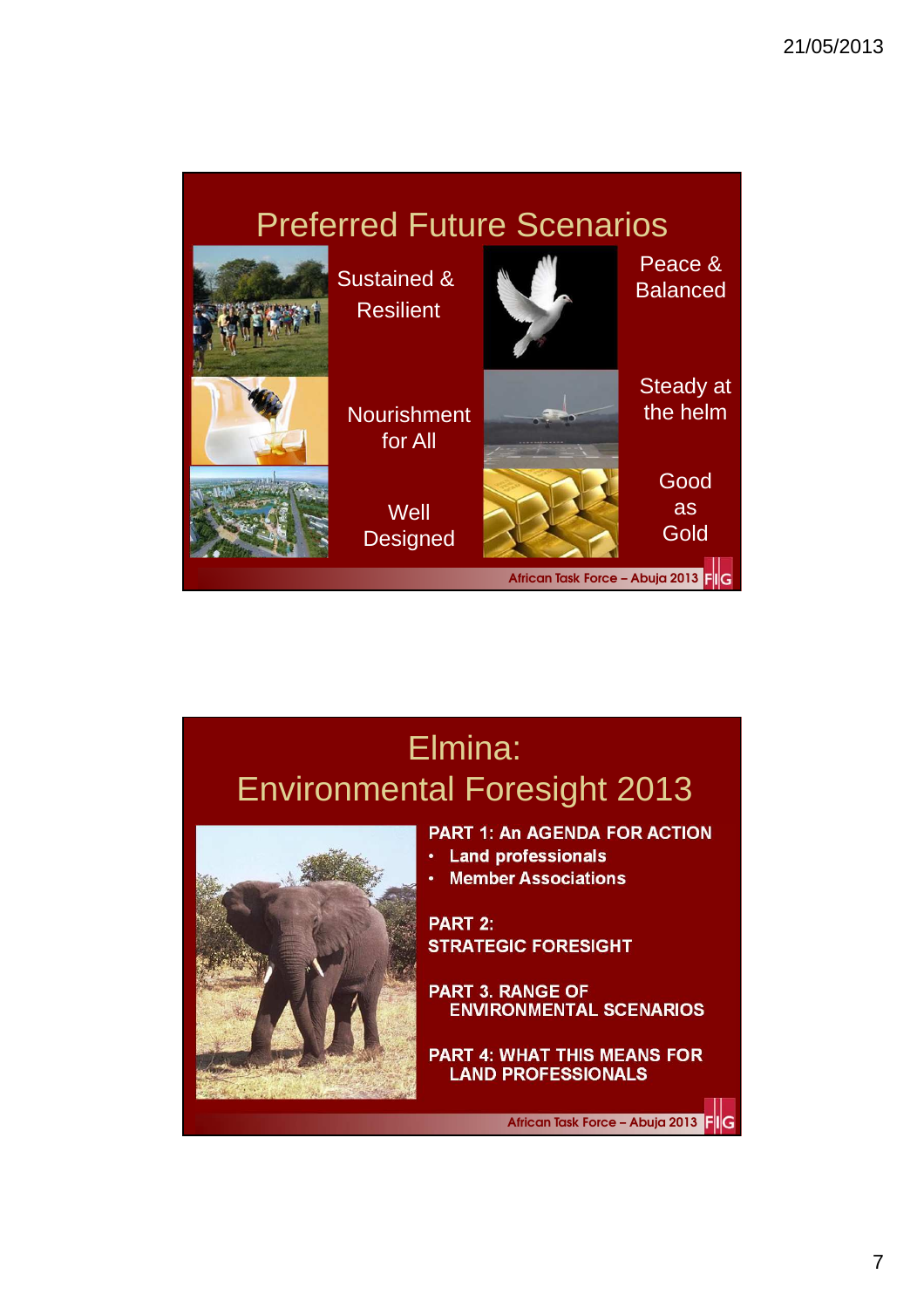



8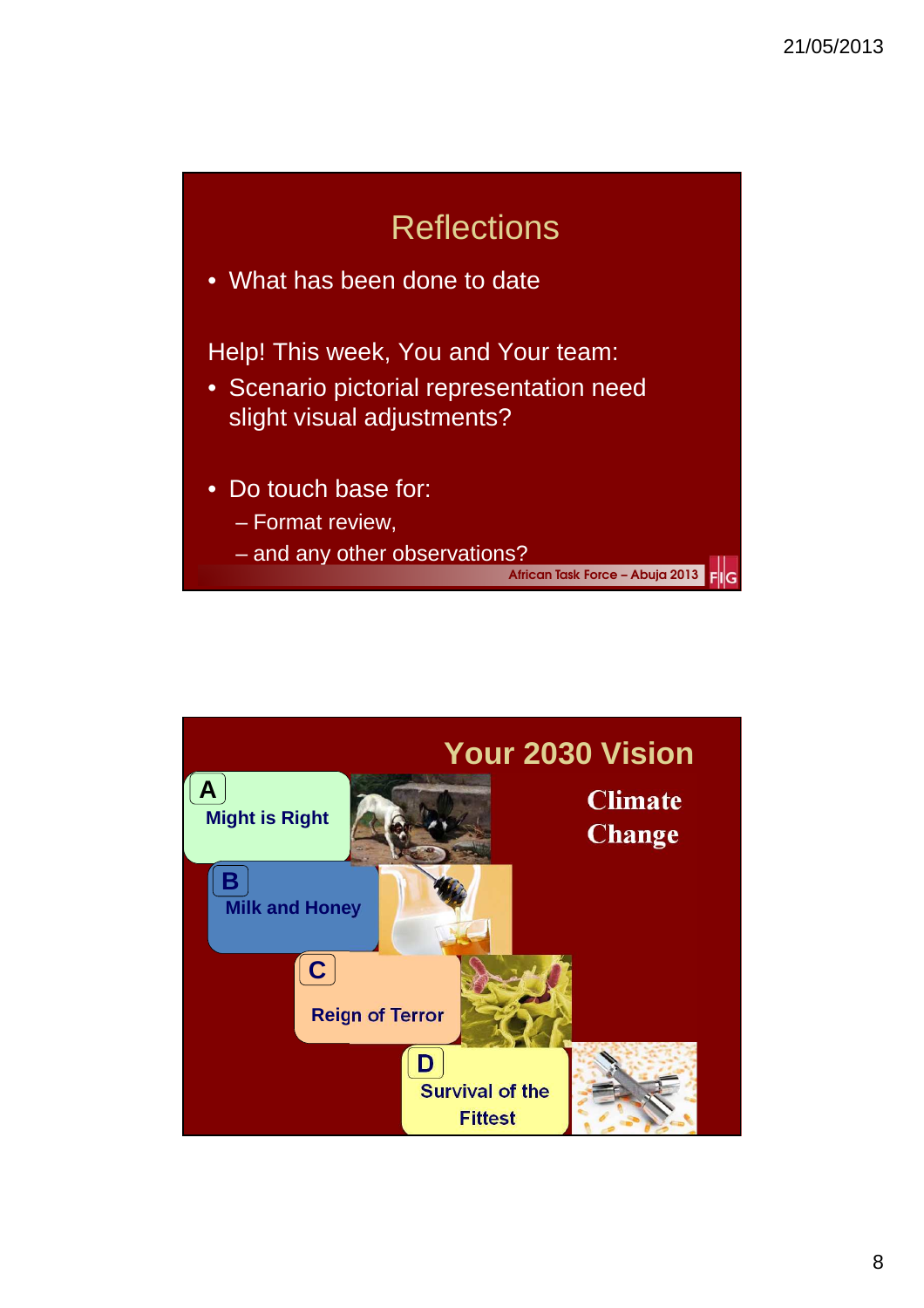

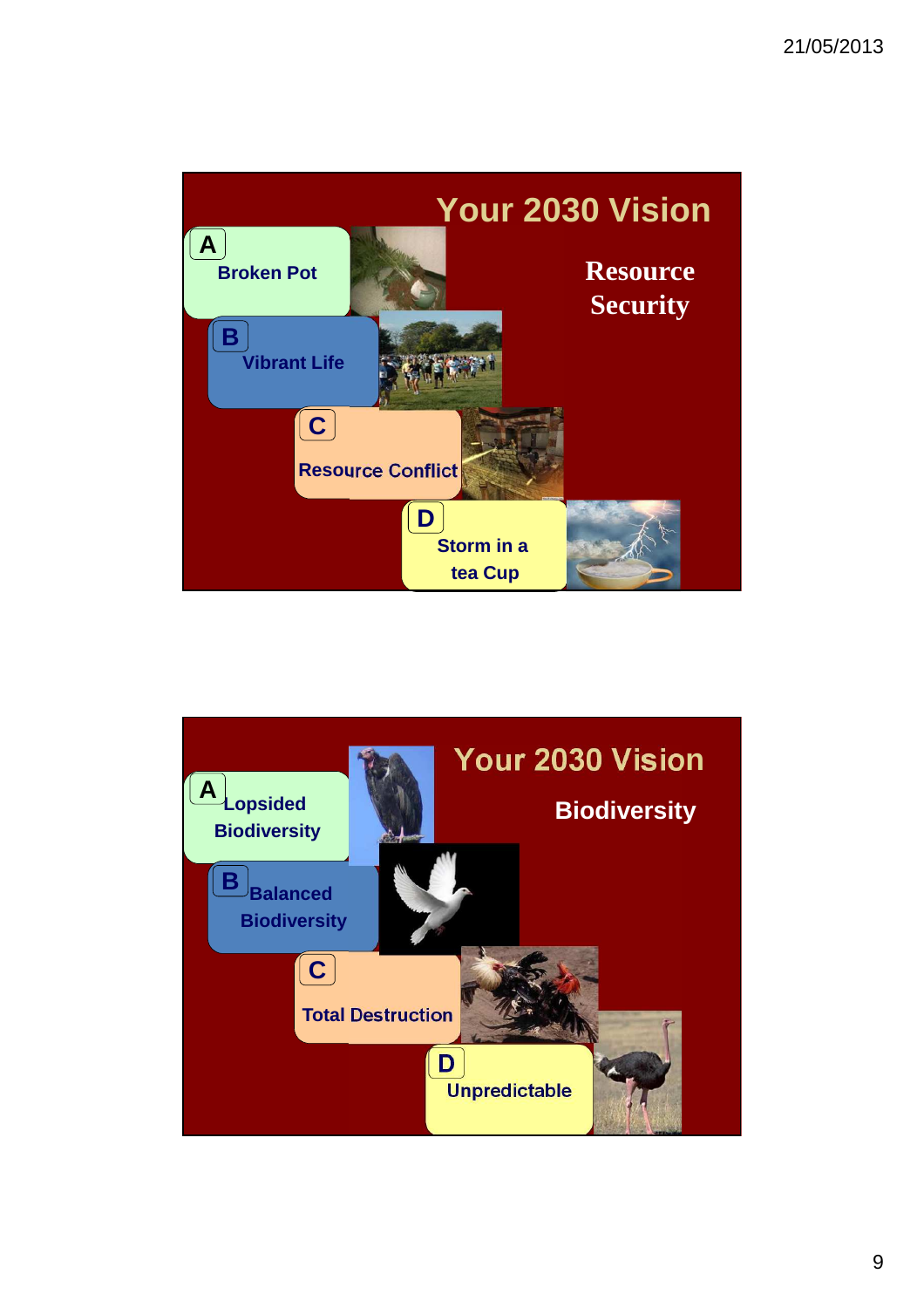

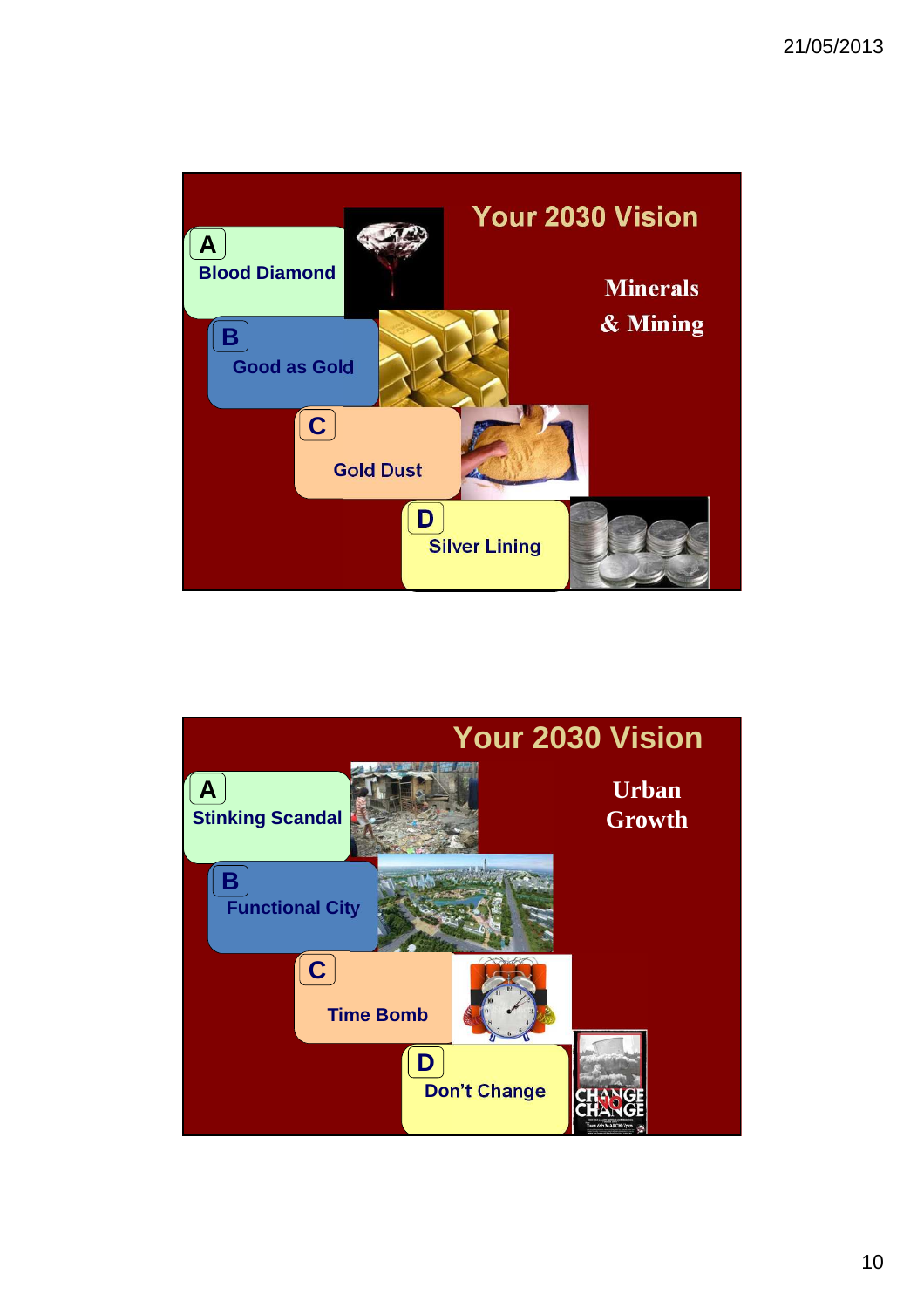